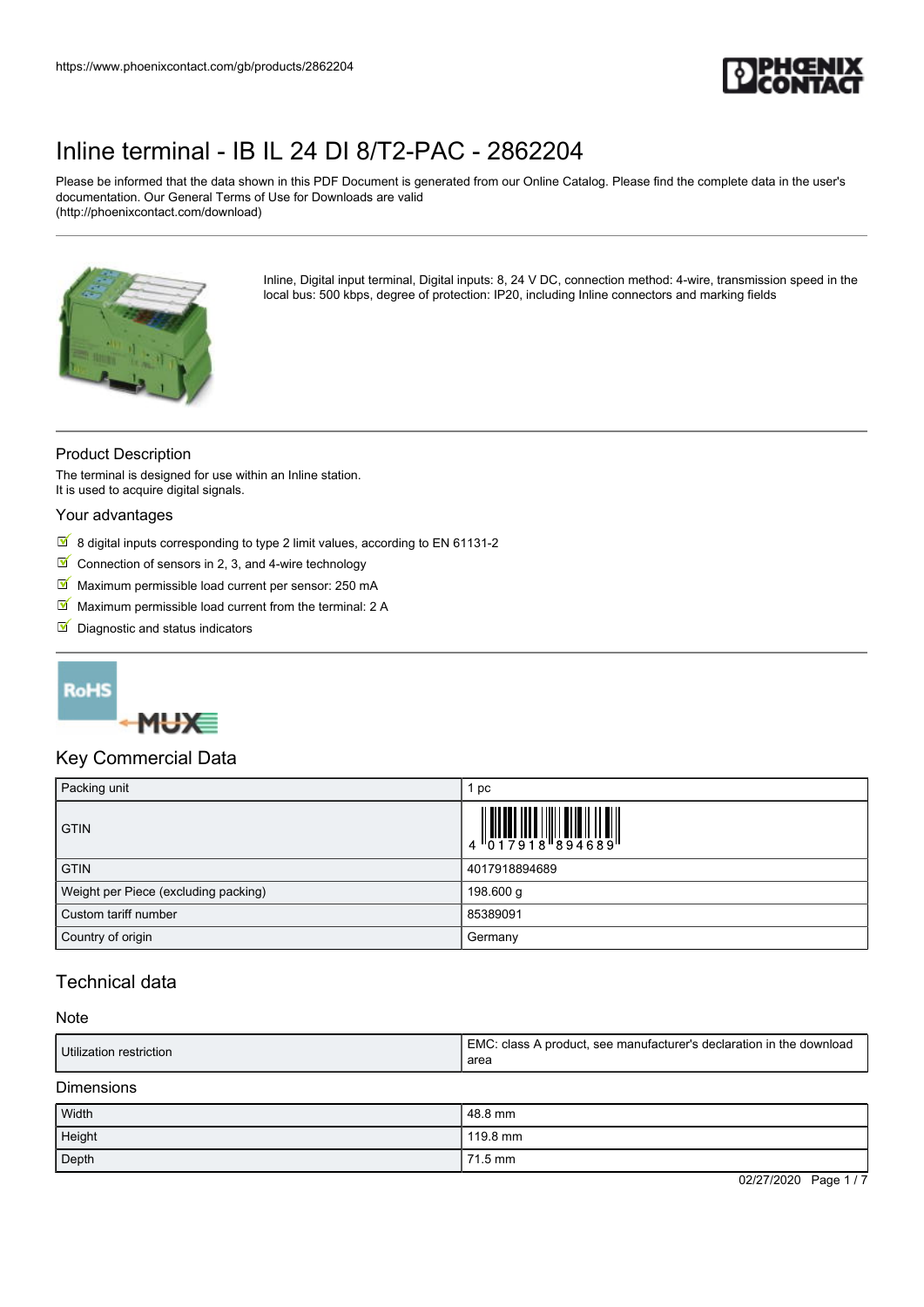

## Technical data

### Ambient conditions

| Ambient temperature (operation)          | $-25 °C \dots 55 °C$                           |
|------------------------------------------|------------------------------------------------|
| Ambient temperature (storage/transport)  | $-25 °C \dots 85 °C$                           |
| Permissible humidity (operation)         | 10 %  95 % (according to DIN EN 61131-2)       |
| Permissible humidity (storage/transport) | 10 %  95 % (according to DIN EN 61131-2)       |
| Air pressure (operation)                 | 70 kPa  106 kPa (up to 3000 m above sea level) |
| Air pressure (storage/transport)         | 70 kPa  106 kPa (up to 3000 m above sea level) |
| Degree of protection                     | <b>IP20</b>                                    |

### General

| Mounting type                 | DIN rail           |
|-------------------------------|--------------------|
| Color                         | green              |
| Net weight                    | 198.6 <sub>q</sub> |
| Note on weight specifications | without plug       |

### Interfaces

| Designation        | Inline local bus   |
|--------------------|--------------------|
| No. of channels    |                    |
| Connection method  | Inline data jumper |
| Transmission speed | 500 kbps           |

### Inline potentials

| Designation          | Communications power $(U_1)$                                    |
|----------------------|-----------------------------------------------------------------|
| Supply voltage       | 7.5 V DC (via voltage jumper)                                   |
| Current consumption  | max. 50 mA                                                      |
| Designation          | Segment circuit supply $(U_s)$                                  |
| Supply voltage       | 24 V DC (via voltage jumper)                                    |
| Supply voltage range | 19.2 V DC  30 V DC (including all tolerances, including ripple) |
| Current consumption  | max. 2A                                                         |
|                      | 0 A                                                             |

### Digital inputs

| Input name                               | Digital inputs                        |
|------------------------------------------|---------------------------------------|
| Description of the input                 | IEC 61131-2 Type 2                    |
| Connection method                        | Spring-cage connection                |
| Connection technology                    | 4-wire                                |
| Number of inputs                         | 8                                     |
| Typical response time                    | $< 1$ ms                              |
| Protective circuit                       | Short-circuit and overload protection |
| Nominal input voltage U <sub>IN</sub>    | 24 V DC                               |
| Nominal input current at $U_{\text{IN}}$ | min. 6 mA (at nominal voltage)        |
| Input voltage                            | 24 V DC                               |
| Input voltage range "0" signal           | $-3$ V DC $$ 5 V DC                   |
| Input voltage range "1" signal           | 15 V DC  30 V DC                      |

02/27/2020 Page 2 / 7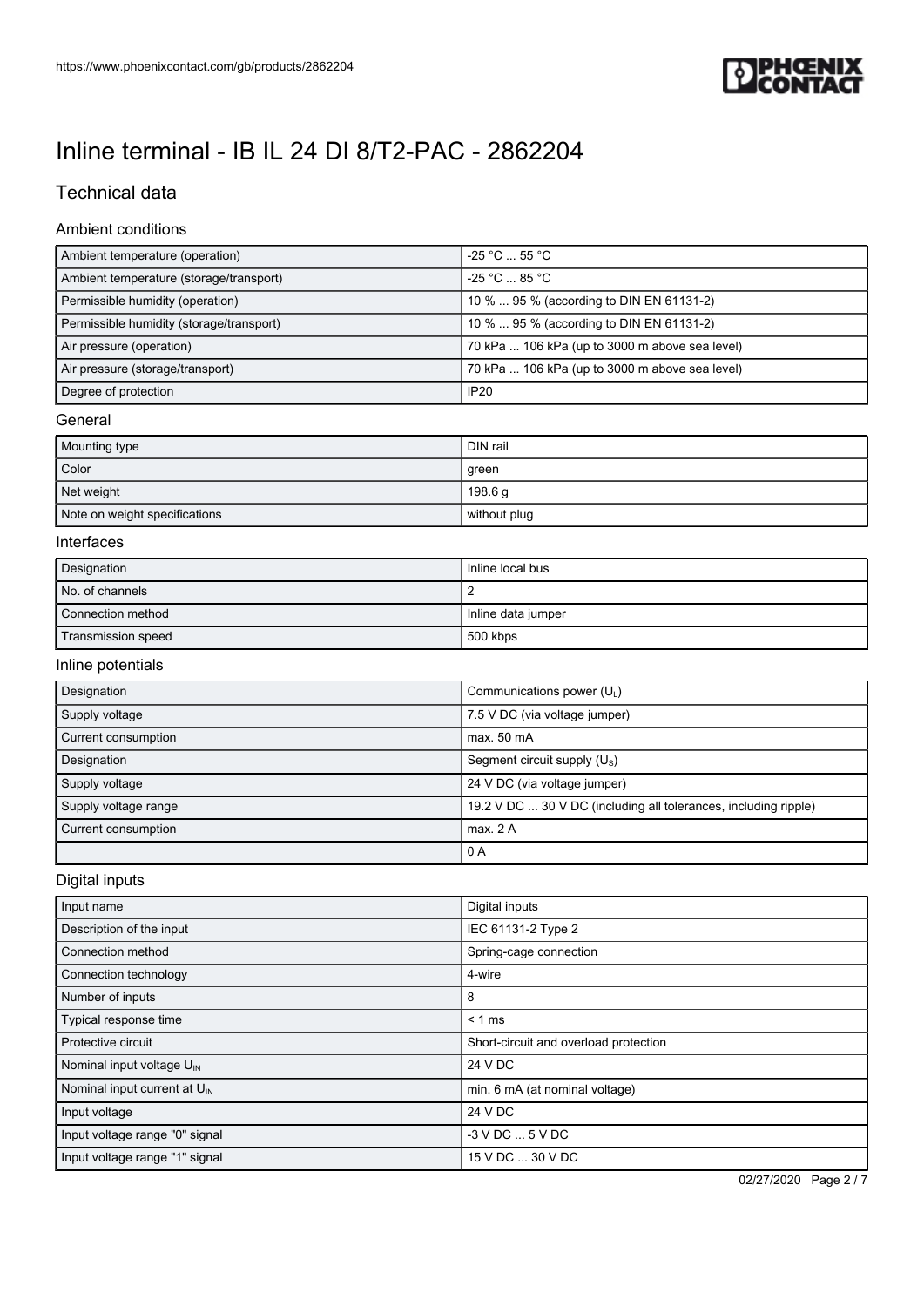

## Technical data

### Electrical isolation

| Test section | 5 V supply, incoming remote bus/7.5 V supply (bus logics) 500 V AC 50<br>Hz 1 min. |
|--------------|------------------------------------------------------------------------------------|
|              | 5 V supply, outgoing remote bus/7.5 V supply (bus logics) 500 V AC 50<br>Hz 1 min. |
|              | 7.5 V supply (bus logics)/24 V supply (I/O) 500 V AC 50 Hz 1 min.                  |
|              | 24 V supply (I/O) / functional earth ground 500 V AC 50 Hz 1 min.                  |

### Standards and Regulations

| Connection in acc. with standard | CUL                                                     |
|----------------------------------|---------------------------------------------------------|
| <b>Protection class</b>          | III (IEC 61140, EN 61140, VDE 0140-1)                   |
| Environmental Product Compliance |                                                         |
| China RoHS                       | Environmentally friendly use period: unlimited = EFUP-e |

## Drawings



Dimensional drawing

No hazardous substances above threshold values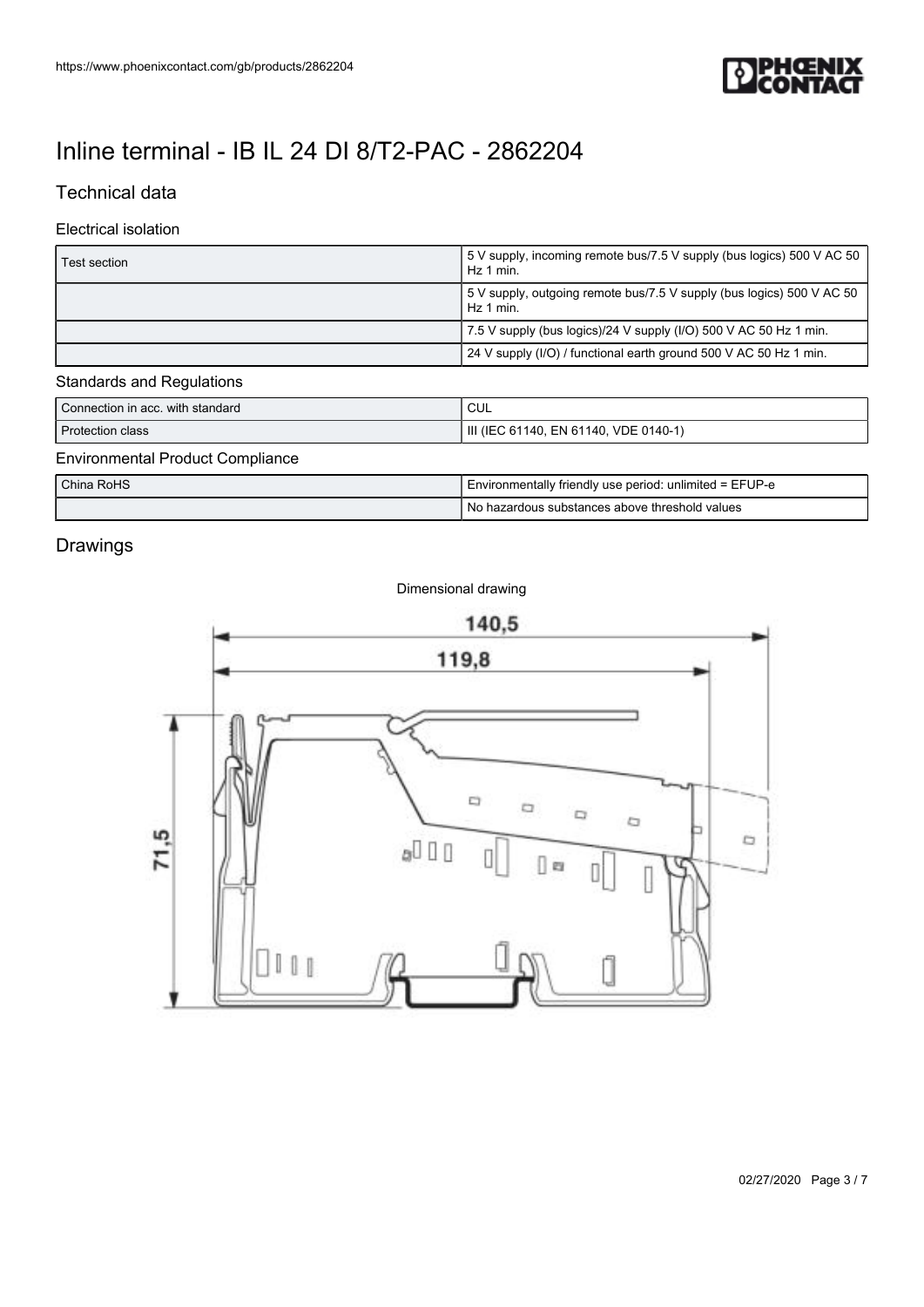

### Connection diagram



## **Classifications**

eCl@ss

| eCl@ss 4.0 | 27250300 |
|------------|----------|
| eCl@ss 4.1 | 27250300 |
| eCl@ss 5.0 | 27250300 |
| eCl@ss 5.1 | 27242600 |
| eCl@ss 6.0 | 27242600 |
| eCl@ss 7.0 | 27242604 |
| eCl@ss 8.0 | 27242604 |
| eCl@ss 9.0 | 27242604 |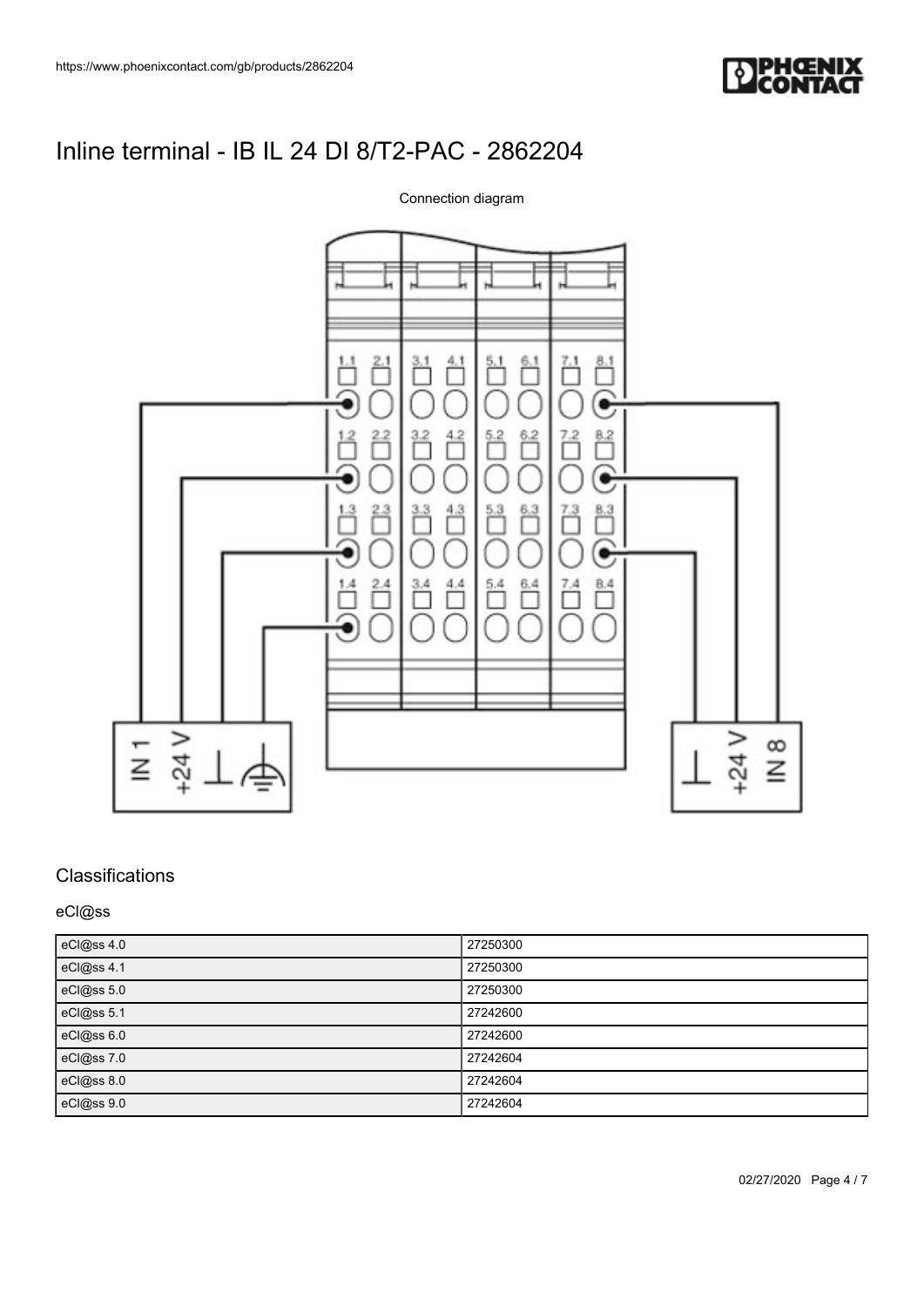

## **Classifications**

### ETIM

| <b>ETIM 2.0</b> | EC001430 |
|-----------------|----------|
| <b>ETIM 3.0</b> | EC001599 |
| <b>ETIM 4.0</b> | EC001599 |
| <b>ETIM 5.0</b> | EC001599 |
| ETIM 6.0        | EC001599 |
| <b>ETIM 7.0</b> | EC001599 |

### UNSPSC

| <b>UNSPSC 6.01</b>   | 43172015 |
|----------------------|----------|
| <b>UNSPSC 7.0901</b> | 43201404 |
| UNSPSC 11            | 43172015 |
| <b>UNSPSC 12.01</b>  | 43201404 |
| UNSPSC 13.2          | 32151602 |
| <b>UNSPSC 18.0</b>   | 32151602 |
| UNSPSC 19.0          | 32151602 |
| UNSPSC 20.0          | 32151602 |
| <b>UNSPSC 21.0</b>   | 32151602 |

## Approvals

Approvals

#### Approvals

UL Recognized / cUL Recognized / EAC / cULus Recognized

#### Ex Approvals

#### Approval details

| <b>EAC</b>     | FAT |                                                                     | EAC-Zulassung |
|----------------|-----|---------------------------------------------------------------------|---------------|
| cUL Recognized | Æ.  | http://database.ul.com/cgi-bin/XYV/template/LISEXT/1FRAME/index.htm | FILE E 140324 |
| UL Recognized  | 97  | http://database.ul.com/cgi-bin/XYV/template/LISEXT/1FRAME/index.htm | FILE E 140324 |

02/27/2020 Page 5 / 7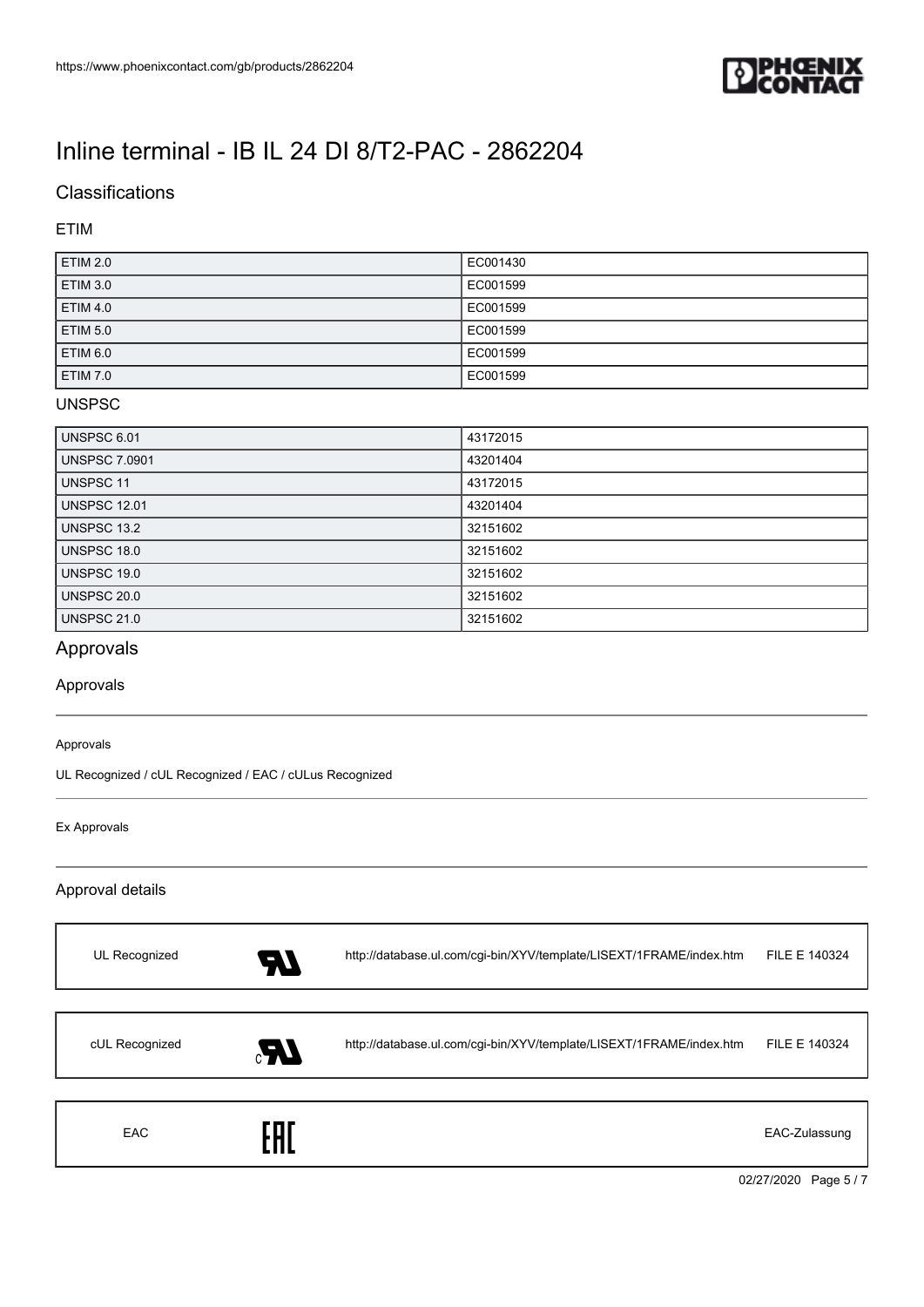

### Approvals



Accessories

Accessories

Connector set

[Connector set - IB IL DI/DO 8-PLSET/CP - 2860963](https://www.phoenixcontact.com/gb/products/2860963)



Connector set, for IB IL DI/DO 8, copper, with color print.

Labeling panel

[Labeling field - IB IL FIELD 2 - 2727501](https://www.phoenixcontact.com/gb/products/2727501)

Labeling field, width: 12.2 mm



[Labeling field - IB IL FIELD 8 - 2727515](https://www.phoenixcontact.com/gb/products/2727515)

Labeling field, width: 48.8 mm



Plug

[Inline connector - IB IL SCN-8-CP - 2727608](https://www.phoenixcontact.com/gb/products/2727608)



Inline connector, colored

02/27/2020 Page 6 / 7